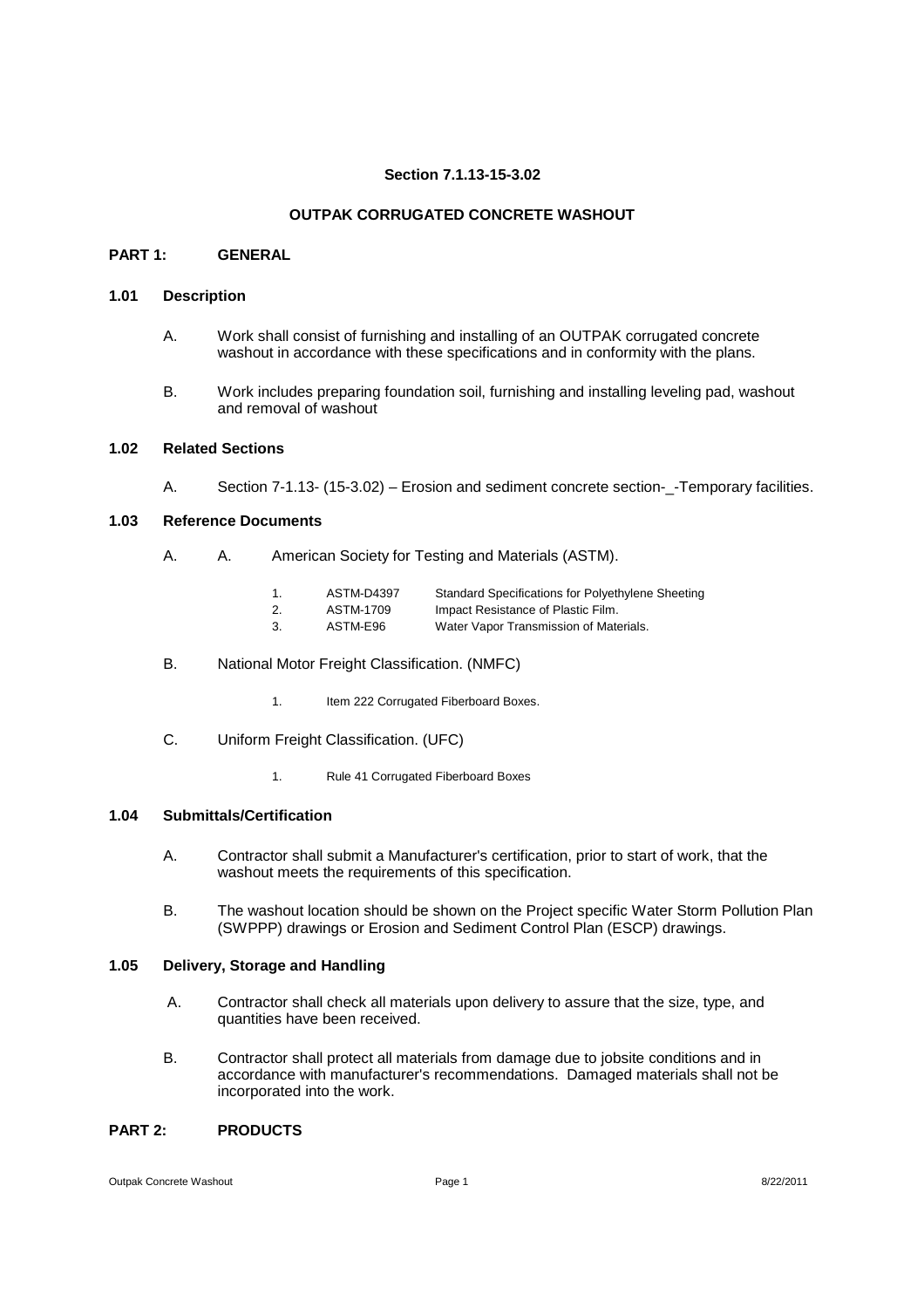#### **2.01 Definitions**

- A. 4 mil polyethylene Washout Liner
- B. Outpak Corrugated Box constructed of water resistant 350 pound corrugated paper board.

#### **2.02 Washout**

A. The Washout consists of a corrugated box and a 4 mil washout liner.

#### **2.03 Base**

A. Material shall consist of native or imported soil. May also be level asphalt or concrete surface.

## **PART 3: EXECUTION**

#### **3.01 Prepare Level Surface**

- A. Locate level area to deploy.
- B. Clear area where washout is to be deployed of debris, rocks, other materials that may puncture the corrugated board and 4mil plastic liner. If rocks or other debris cannot be removed, cover protrusions with imported sand.

## **3.02 Set up Washout**

- A. Unpack the corrugated washout.
- B. Unfold the corrugated box.
- C. Cover the corrugated box with the enclosed 4mil polyethylene liner.
- D. Secure Liner into pinch points at top washout box perimeter.
- E. Insert tie-down stakes if required (note tie-down stakes are no provided with corrugated washout).
- F. If a storm is imminent cover the Outpak washout with a tarp to prevent overflow of the washout.

### **3.03 Dispose Outpak Washout**

- A. After the washout has been filled with washout residue material, allow the wastewater to evaporate leaving only solid concrete residue.
- B. After residue has dried onto a flat-bed space or dump truck using a small loader. Full, hardened units can even be stacked for easy transportation.